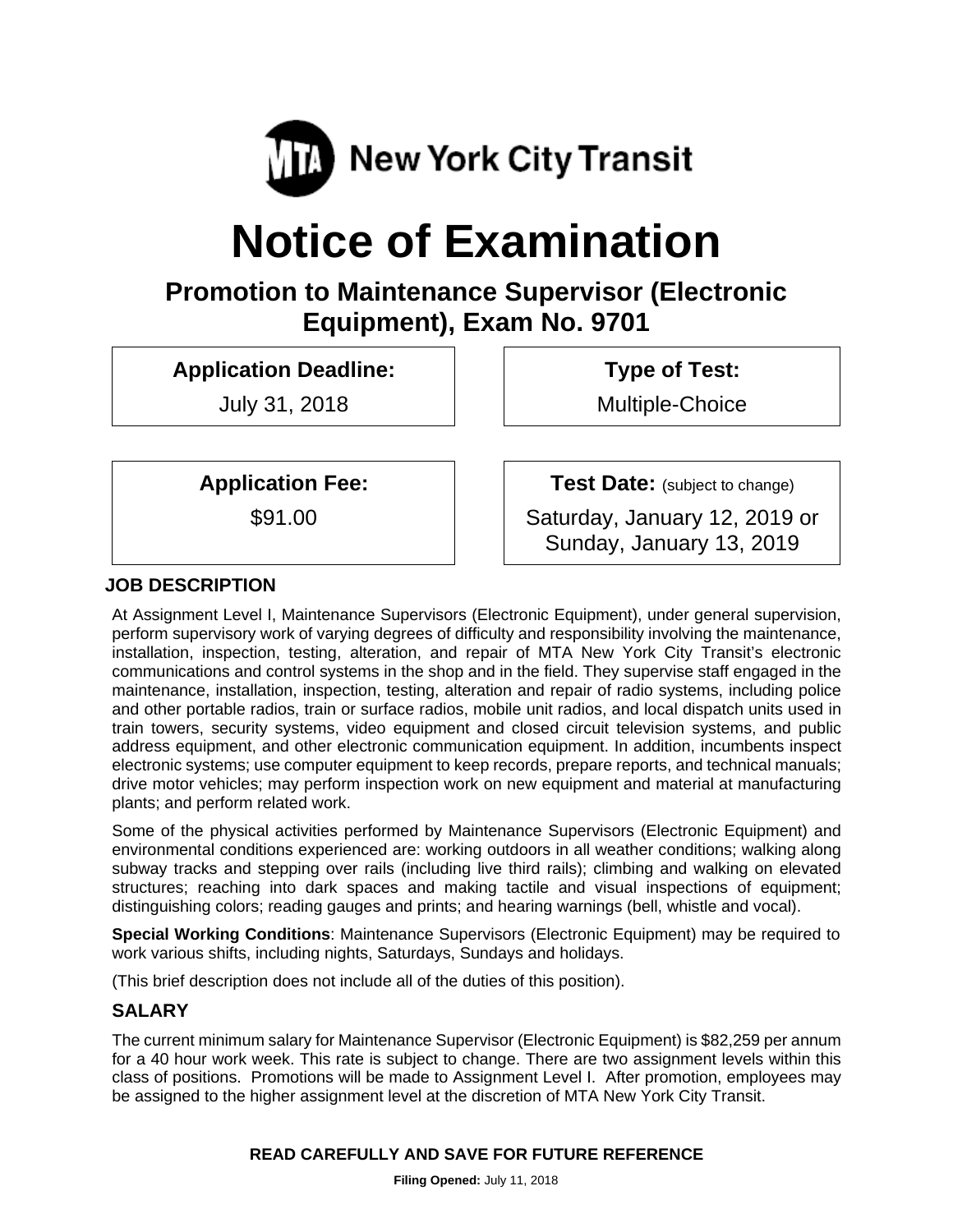# **ELIGIBILITY TO TAKE EXAMINATION**

This examination is open to each employee of MTA New York City Transit who **on the date of the multiple-choice test:** 

- 1. Is permanently (not provisionally) employed in or appears on a Preferred List (see note below) for the title of Electronic Equipment Maintainer; and
- 2. Is not otherwise ineligible.

(Note: A "Preferred List" is a civil service list which is only for certain former permanent incumbents of the eligible title who have rehiring rights.)

This examination is also open to employees who were appointed to an eligible title pursuant to New York State Civil Service Law, section 55-a, and who meet all other eligibility requirements.

You are responsible for determining whether you meet the eligibility requirements for this examination prior to submitting the *Application*. You may be given the multiple-choice test before we verify your eligibility. If you are marked "Not Eligible," your application fee will **not** be refunded and you will not receive a score.

This examination is **not** open to employees of MaBSTOA or MTA Bus Company, or to employees of MTA agencies other than MTA New York City Transit.

#### **REQUIREMENTS TO BE PROMOTED**

**Probationary Period:** At the time of promotion, you must have completed your probationary period in the eligible title as indicated in the above "Eligibility to Take Examination" section, and you must be permanently employed in that title or your name must appear on a Preferred List for the title at the time of promotion. Additionally, you must have served permanently in the eligible title for at least one year. Time served prior to a break in service of more than one year will not be credited.

**Driver License Requirement:** At the time of promotion, you must have a Motor Vehicle Driver License valid in the State of New York with no disqualifying restrictions that would preclude the performance of the duties of this title. If you have serious moving violations, a license suspension or an accident record you may be disqualified. This license must be maintained for the duration of your employment in the title.

**Drug Screening Requirement:** You must pass a drug screening in order to be promoted.

#### **HOW TO SUBMIT AN APPLICATION AND PAY THE APPLICATION FEE**

If you believe you meet the requirements in the "Eligibility to Take Examination" section, submit an application online by the last day of the application period unless you are requesting a Fee Waiver. Applicants who wish to request a Fee Waiver should refer to the "How to Submit an Application When Requesting a Fee Waiver" section below.

**Application Fee:** This fee is generally not refundable. Under special circumstances, you may be entitled to a refund. You should refer to the Department of Citywide Administrative Services ("DCAS") Exam Regulations to determine if you are entitled to a refund prior to requesting a refund. You can refer to the bottom of the last page of the Notice of Examination for instructions on how to obtain a copy of the DCAS Exam Regulations.

(Continued)

**READ CAREFULLY AND SAVE FOR FUTURE REFERENCE**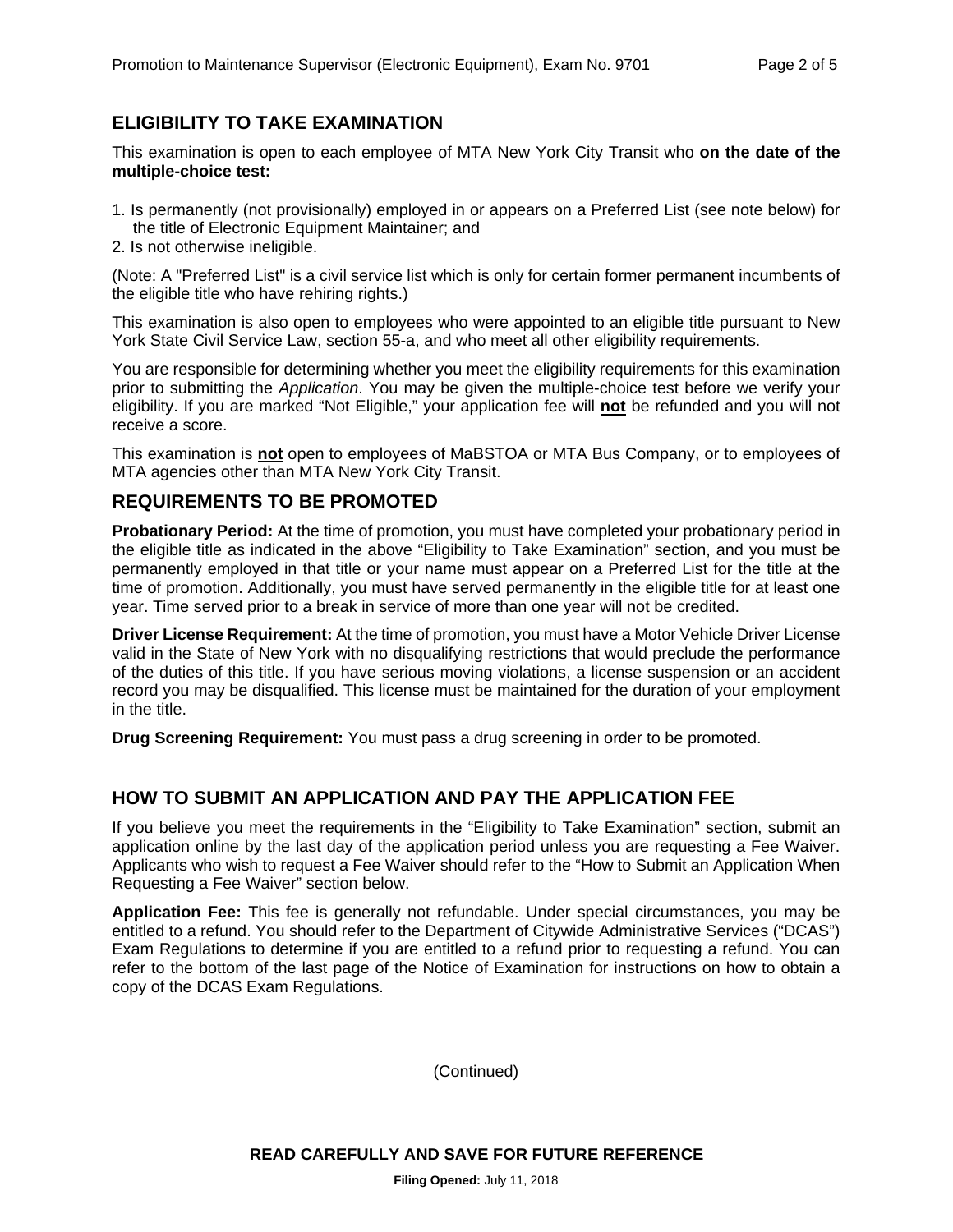# **HOW TO SUBMIT AN APPLICATION AND PAY THE APPLICATION FEE** (Continued)

#### **Online Applications:**

- 1. Apply using the "BSC" employee portal at www.mymta.info by the last day of the *Application*  period.
- 2. You must pay the *Application* fee via payroll deduction. Applicants who request a fee waiver must apply by mail.
- 3. You will be sent a confirmation number after you complete your *Application* and pay the application fee.

Save your confirmation numbers for future references and proof of filing an *Application.*

Computers with internet access are available on a limited basis at branches of the New York Public Library, the Brooklyn Public Library and the Queens Library to patrons with a valid library card.

# **HOW TO SUBMIT AN APPLICATION WHEN REQUESTING A FEE WAIVER**

Applicants who wish to request a Fee Waiver must obtain an *Application* in person at the MTA Exam Information Center as indicated below and must submit the *Application* by mail to the address in the Correspondence section below **by the last day of the application period**.

MTA New York City Transit Examinations Unit will not accept applications in person. Additional information on requesting an application fee waiver is available with the *Application*.

**MTA Exam Information Center**: Open Monday through Friday, from 9 AM to 3 PM, in the lobby at 180 Livingston Street, Brooklyn, New York. Directions: take the A, C, F, or R trains to the Jay Street-Metro Tech Station, or the 2, 3, or G train to the Hoyt Street Station.

#### **ADMISSION LETTER**

An *Admission Letter* will be mailed to you about 10 days before the first date of the multiple-choice test. If you do not receive an *Admission Letter* at least 4 days before this date, you may obtain a duplicate letter at the MTA Exam Information Center (as indicated above). A paper copy of the *Admission Letter* is your ticket for admission to the test.

Employees **must** keep their official mailing address **up to date.** Only the address on file with the MTA Business Service Center will be used to mail correspondence, including the *Admission Letter.*

#### **THE TEST**

You will be given a competitive multiple-choice test. A score of at least 70% is required to pass the multiple-choice test. Your score on this test will determine 85% of your final score. Your seniority will determine the remaining 15%. You must pass the multiple-choice test to have your seniority credited. Your seniority score will be 70 plus  $\frac{1}{2}$  point for each three months of completed, permanent continuous service with an agency under the jurisdiction of the Commissioner, Department of Citywide Administrative Services in competitive titles. Your service will be credited through the date of the multiple-choice test, up to a maximum of 15 years. Time served prior to a break in service of more than one year will not be credited.

Veterans' or Disabled Veterans' Credit will be granted only to eligible passing candidates who request that they be applied. Veterans' or Disabled Veterans' Credit should be requested at the time of application, but **must** be requested before the date the eligible list is established. Claims for Veterans' or Disabled Veterans' Credit cannot be made once the eligible list is established.

(Continued)

**READ CAREFULLY AND SAVE FOR FUTURE REFERENCE**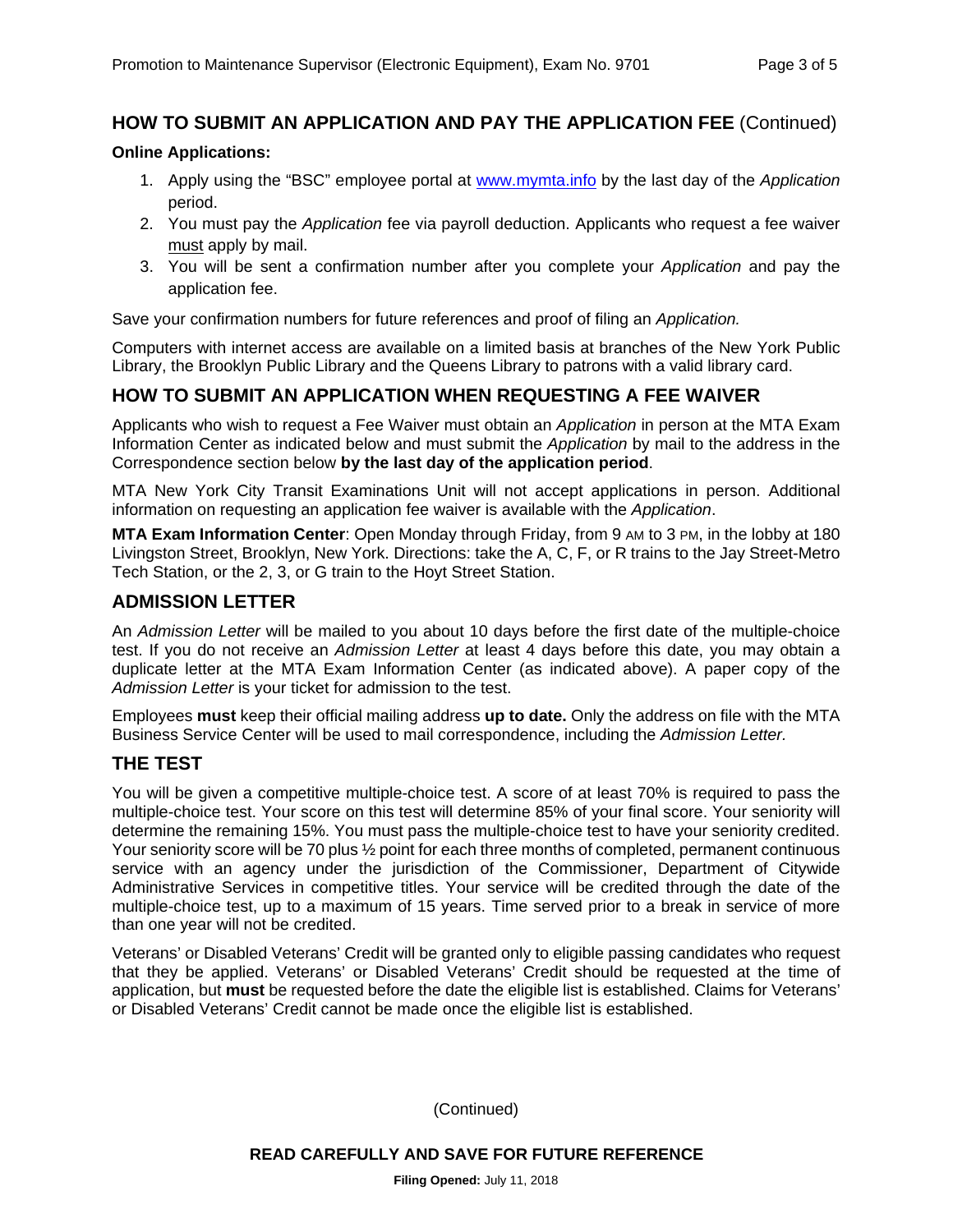# **THE TEST** (Continued)

The multiple-choice test may include questions on the installation, troubleshooting, inspection, repair, testing and maintenance of electronic communications equipment employed by the MTA New York City Transit; principles of supervision; administrative duties and procedures; MTA New York City Transit rules and regulations; safe work practices and procedures; reading and interpreting drawings; material procurement and control procedures; and other related areas.

# **TEST ADMINISTRATION GUIDELINES**

**Warning:** You are not permitted to enter the test site with cellular phones, smart watches, beepers, pagers, cameras, portable media players, or other electronic devices. Calculators are permitted; however they must be hand-held, battery or solar-powered numeric only. Calculators with functions other than addition, subtraction, multiplication and division are prohibited. Electronic devices with an alphabetic keyboard, word processing, or data recording capabilities, such as planners, organizers, etc., are prohibited. If you use any of these devices in the building at any time before, during, or after the test, you may **not** receive your test results, your test score may be nullified, and your application fee will **not** be refunded.

You may not have any other person, including children, present with you while you are being processed for or taking the test, and no one may wait for you inside of the test site while you are taking the test.

**Leaving:** You must leave the test site once you finish the test. If you leave the test site after being fingerprinted but before finishing the test, you will not be permitted to re-enter. If you disregard this instruction and re-enter the test site, you may not receive your test results, your test score may be nullified, and your application fee will not be refunded

**Proof of Identity**: You must present your MTA New York City Transit employee ID when you arrive to take each test.

# **THE TEST RESULTS**

If you pass the multiple-choice test and are marked eligible, your name will be placed in final score order on an eligible list and you will be given a list number. You will be notified by mail of your test results. If you meet all requirements and conditions, you will be considered for promotion when your name is reached on the eligible list.

#### **SPECIAL ARRANGEMENTS**

**Late Filing:** Consult with **your department's Human Resources representative** to determine the procedure for filing a late *Application* if you meet one of the following conditions:

- 1. You are absent from work for at least one-half of the application period and are unable to apply for reasons such as vacation, sick leave or military duty; or
- 2. You become eligible after the above application period, but on or before the first day of the Multiple-Choice test.

(Continued)